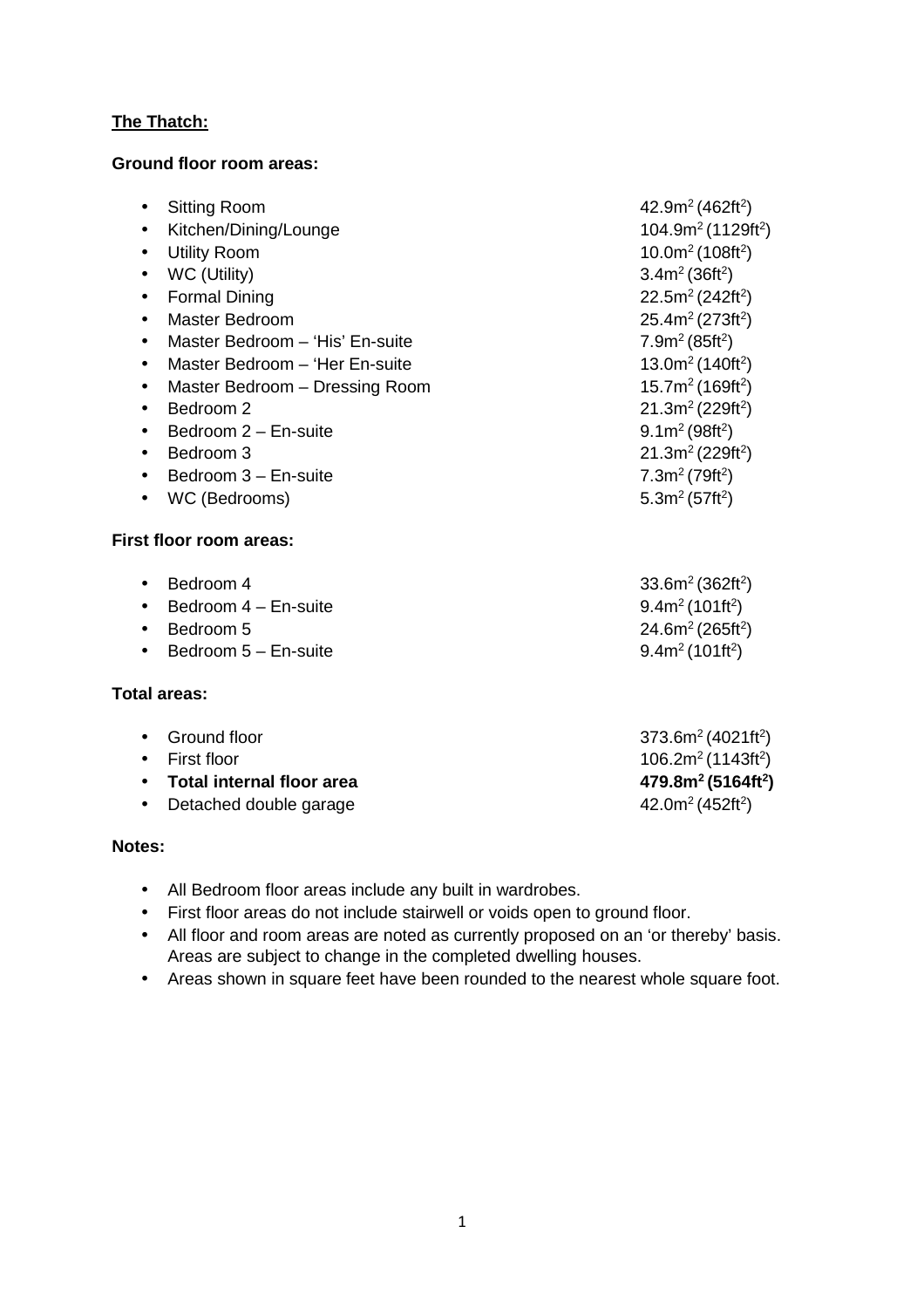

### Revisions project

### **Caledonian Heritable**

Kings Cairn Phase 1 **Archerfield Links** Dirleton

# Plot 42 - The Thatch **Ground Floor Plan**

| date<br>Oct '13        | drawing no.<br>AT2250 L(22040                                                                                                                                                                     |
|------------------------|---------------------------------------------------------------------------------------------------------------------------------------------------------------------------------------------------|
| scale<br>1 50 @ A1     | drawn<br>jm                                                                                                                                                                                       |
| architecture<br>survey | Aitken Turnbull<br>9 Bridge Place Galashiels TD1 1SN<br>t 01896 752760 f 01896 759399<br>e enguirles@altken-turnbull.co.uk<br>22 Buccleuch Street Hawlck TD9 0HW<br>t 01450 372297 f 01450 378106 |
| plan                   | 32 George Street Dumfries DG1 1EH<br>t 01387 256964 f 01387 250938                                                                                                                                |
| create                 | 47 Market Square Duns TD11 3BX<br>t & f 01361 883275                                                                                                                                              |